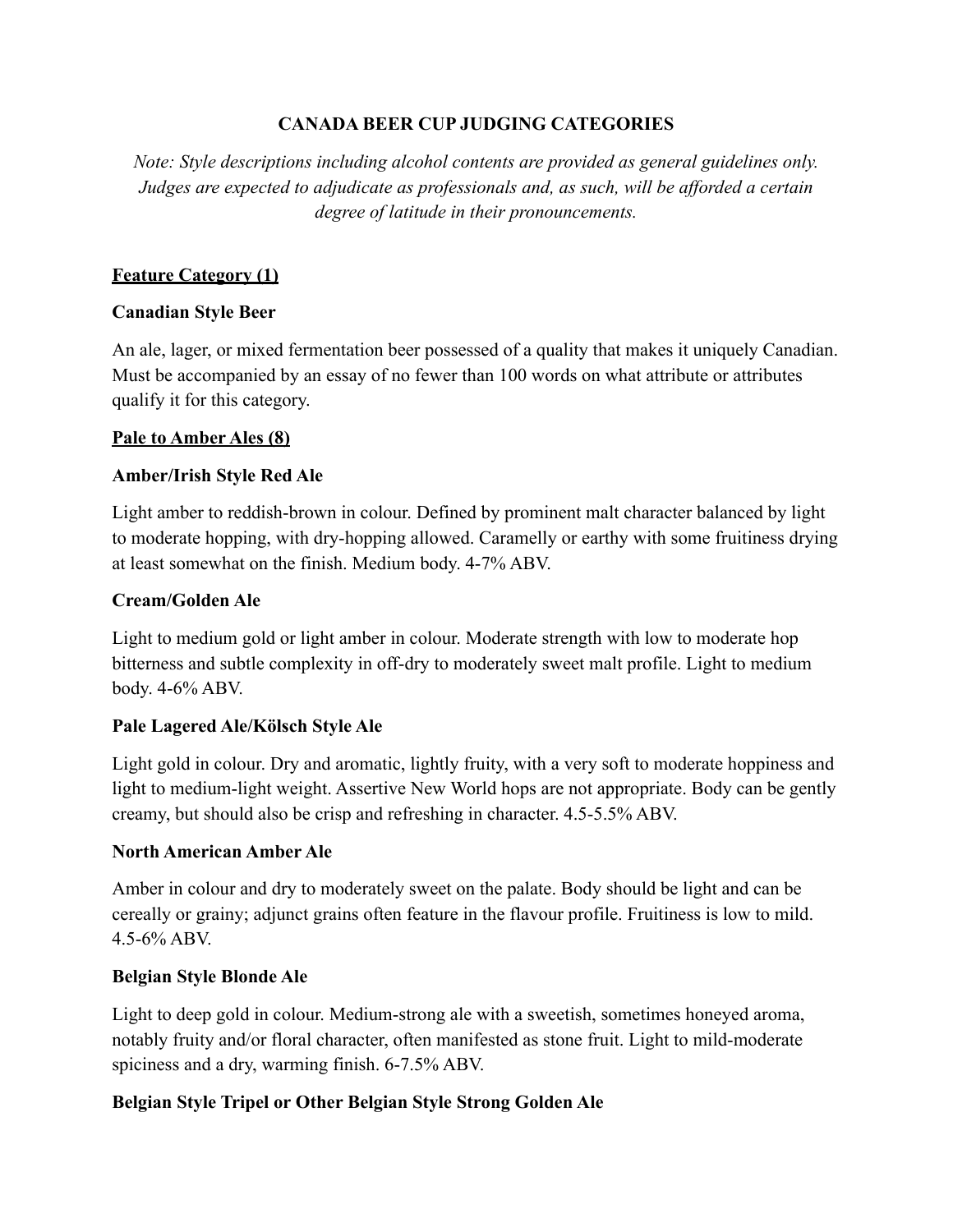Yellow to amber in colour with dense, compact foam. Aroma should be complex, with spicy and/ or fruity notes, low hop character and dry to mild sweetness. Body should be fruity, possibly spicy, and dry with good attenuation. Hop character should be spicy or floral with moderate bitterness. Finish is dry and warming. 7.5-10.5% ABV.

# **Grisette/Farmhouse Ale**

Light gold to light amber in colour. Body is light and refreshing, with low to moderate malt presence and mild to moderate hoppiness from Old World hops. Some wild yeast character and/ or oak influence is permitted, even desired, but should integrate well with the other flavours. 3.5-5% ABV but may go slightly higher.

# **Saison/Biére De Garde**

Light to deep gold, occasionally copper in colour. The aroma should have a pronounced peppery/ spicy character, with light to moderate fruity notes. Restrained maltiness and sweetness, although the malt in a Biére De Garde may be more pronounced, with mild to moderate hoppiness from Old World hops. Brettanomyces may be present, although not abundant, and spices may be used, but must be in harmony with the other flavours. 4.5-7.5% ABV.

## **Pale Ale & IPA (8)**

# **English Style Bitter/Best Bitter/ESB**

Pale to medium amber or copper in colour. Any style of bitter featuring biscuity malt that shows some sweetness and fruitiness, balanced by moderate hoppiness. Generally bittersweet palate with a dry or off-dry finish. Generally 3.5-6.5% alcohol, but may range slightly higher or lower.

### **New World Pale Ale**

Medium gold to copper or even brown in colour. Lightly malty body with defined hop bitterness resulting from the use of New World hops, especially those of US, Australian or New Zealand origin. Finish is dry and bitter. 4-6% ABV.

# **Old World Pale Ale**

Gold to copper in colour. Light to moderate maltiness and gentle but notable hop character derived typically from UK hop varieties, but may contain German or Czech hops, as well. Medium bodied with a bitter finish. 4.5-6% ABV

# **IPA of 6% ABV or lower (Traditional)**

India pale ale of any style seasoned with hops commonly in use prior to the 21st century, particularly those grown in the UK and US Pacific Northwest. Hop impact on aroma and flavour should be moderate to high and additional seasoning or flavouring is not allowed. Colours vary. Up to  $6\%$  ABV.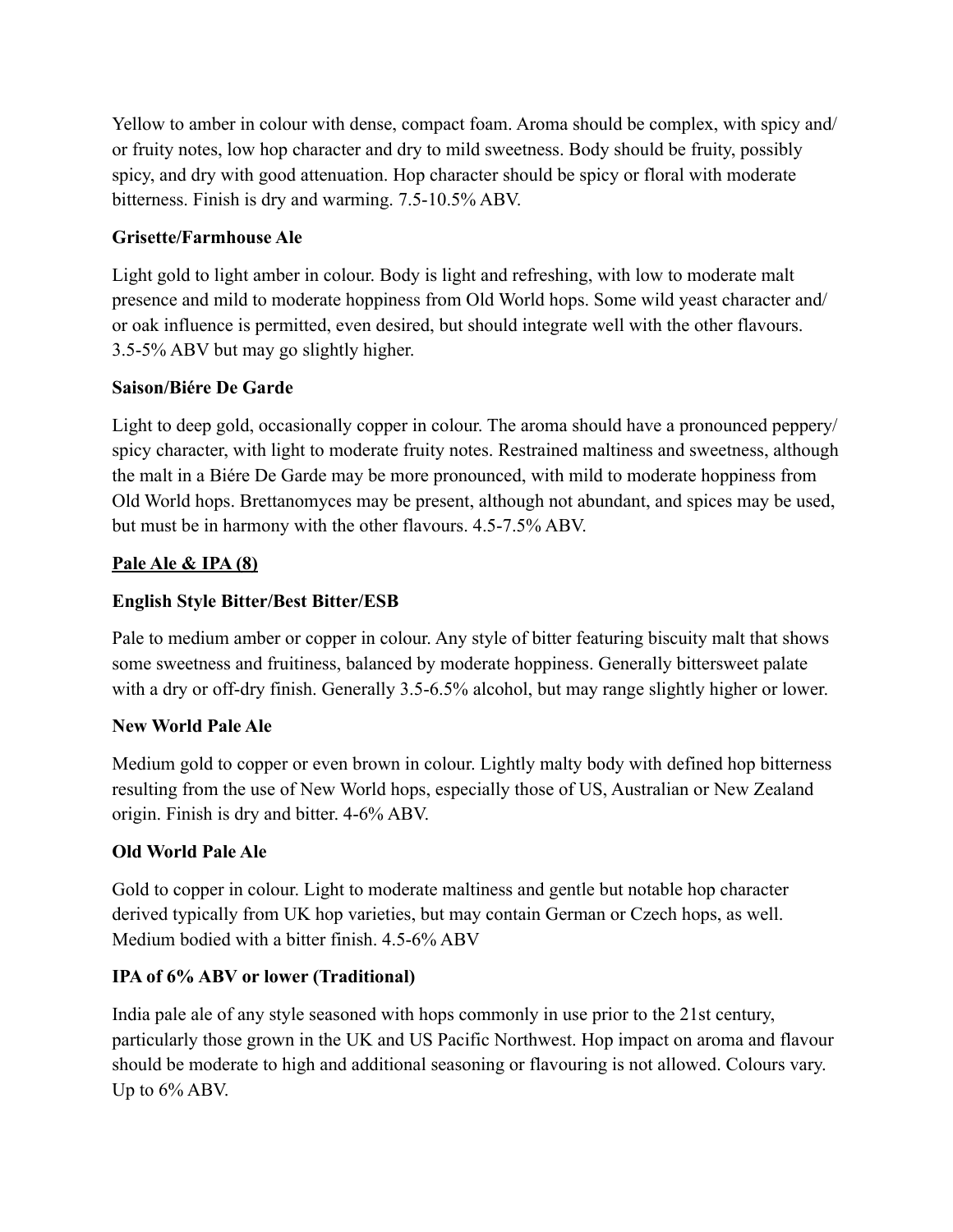## **IPA of 6% ABV or lower (Contemporary)**

India pale ale of any style seasoned with hops established since the start of the 21st century, especially those which show pronounced fruity aromas and flavours grown in the US, New Zealand, Australia, and parts of Europe. Hop impact on aroma should be moderate to high and on flavour should be mild to high. Additional seasoning or flavouring is permitted. Colours vary and cloudiness is acceptable. Up to 6% ABV.

# **IPA of 6.1% to 8% ABV (Traditional)**

India pale ale of any style seasoned with hops commonly in use prior to the 21st century, particularly those grown in the UK and US Pacific Northwest. Hop impact on aroma and flavour should be moderate to high and additional seasoning or flavouring is not allowed. Colours vary. 6.1-8% ABV.

## **IPA of 6.1% to 8% ABV (Contemporary)**

India pale ale of any style seasoned with hops established since the start of the 21st century, especially those which show pronounced fruity aromas and flavours grown in the US, New Zealand, Australia, and parts of Europe. Hop impact on aroma should be moderate to high and on flavour should be mild to high. Additional seasoning or flavouring is permitted. Colours vary and cloudiness is acceptable. 6.1-8% ABV.

### **IPA of 8.1% ABV or greater**

Strong India pale ale of any style featuring any sort of hops. Hop impact on aroma and flavour should be moderate to high. Additional seasoning or flavouring is permitted. Colours vary and cloudiness is acceptable. 8.1% ABV and higher.

### **Dark Ales (8)**

### **Mild Ale**

Generally dark brown, although may also be amber in colour. Soft, malt-forward aroma with minimal hop character or pronounced fruitiness. Body is malt-forward, often with chocolate or caramel notes, and very low bitterness. Finish is usually off-dry to dry, but can also be mildly sweet. 3-4.5% ABV.

### **American Style Brown Ale**

Amber to dark brown in colour. Aroma is usually a balance of roasted or chocolaty malt and moderately assertive hop. Flavour should likewise show a balance, although hops may be assertive. Finish should be dryly bitter. 4.5-6.5% ABV.

# **English Style Brown Ale/Scottish Style 60/- to 80/- Ale**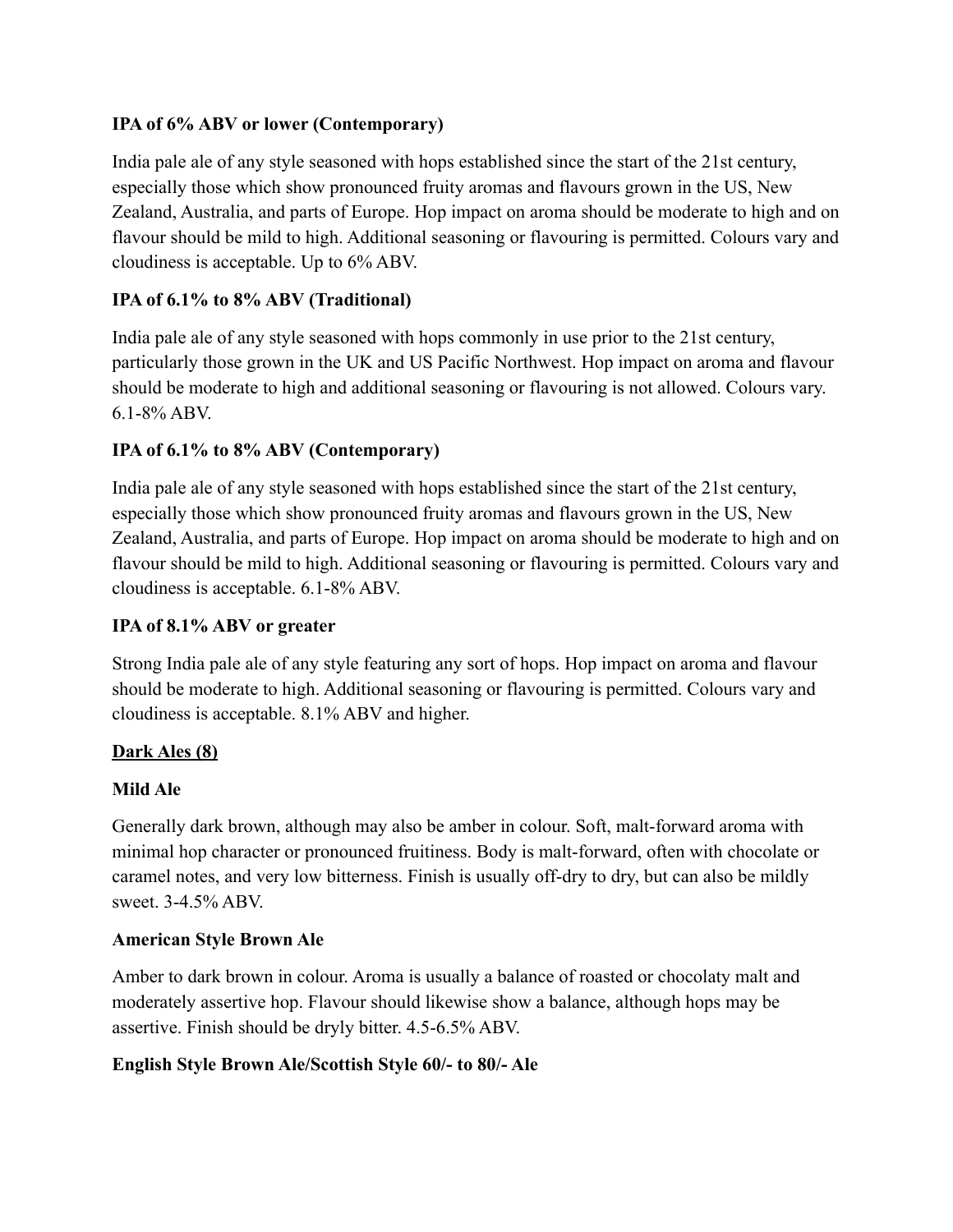Amber to dark brown in colour. Aroma is malt-forward and sometimes shows dark fruitiness alongside chocolate, mocha, or caramel notes. Hops are for balance only and should not assert themselves over the malty body. Finish should be off-dry to slightly sweet, although can also be very dry. 3.5-5.5% ABV.

# **English Style Old Ale/Scottish Style Wee Heavy/Scotch Ale**

Deep amber to rich and dark brown in colour. Aromas are generally complex, fruity, and maltforward, with Scottish/Scotch styles showing a richer maltiness and English Old Ale often presenting lighter malt and even mild to moderate hoppiness. Notes of oxidized malt are allowed in Old Ales. Body should be rich, often winey in the case of Old Ale and densely fruity or treacly in the Scotch Ale/Wee Heavy styles. Finish should be dry to off-dry and warming in all cases.

## **Barley Wine**

Medium amber to dark brown in colour. Aroma should show great complexity, whether maltforward in the British style or hop-forward in the American style. Body should likewise offer great depth with a multitude of flavour notes finishing dry to moderately sweet and very warming. 8-12% ABV, but can range higher or, in some British style examples, lower.

## **Belgian Style Dubbel**

Medium to dark brown in colour. Very malt-dominated in both aroma and flavour with minimal hop presence. Caramel, chocolate, and deep fruitiness tend to define the flavours, with some yeasty spiciness permitted, and good attenuation a plus. Generally 6-8% ABV.

# **Other Belgian Style Dark Ale**

Catch-all category for ales amber to dark brown in colour which do not fit the Dubbel category due to too-prominent hoppiness, spice additions, or some other reason. Broad range of flavours permitted, but some yeast character should be present in the form of spiciness or mild wild yeast influence. Less than 8% ABV.

### **Belgian Style Strong**

Copper to very dark brown in colour. Strongly malt-forward in aroma and flavour, with hops used principally for drying rather than bittering. Must be rich and very complex. Spice and herb additions are allowed, but should be in balance with the malt character. 8% ABV and greater.

### **Altbier/Sticke (Strong) Altbier/Dark Lagered Ale**

Amber to medium-dark brown in colour. Mild fruitiness on the nose with dry maltiness and mild hop character. Body should be dry, earthy, and quenching, even when stronger, and hop presence should be drying and unobtrusive. Dry, bitter to bittersweet finish. 4.5-6.5% ABV.

# **Pale Lagers (7)**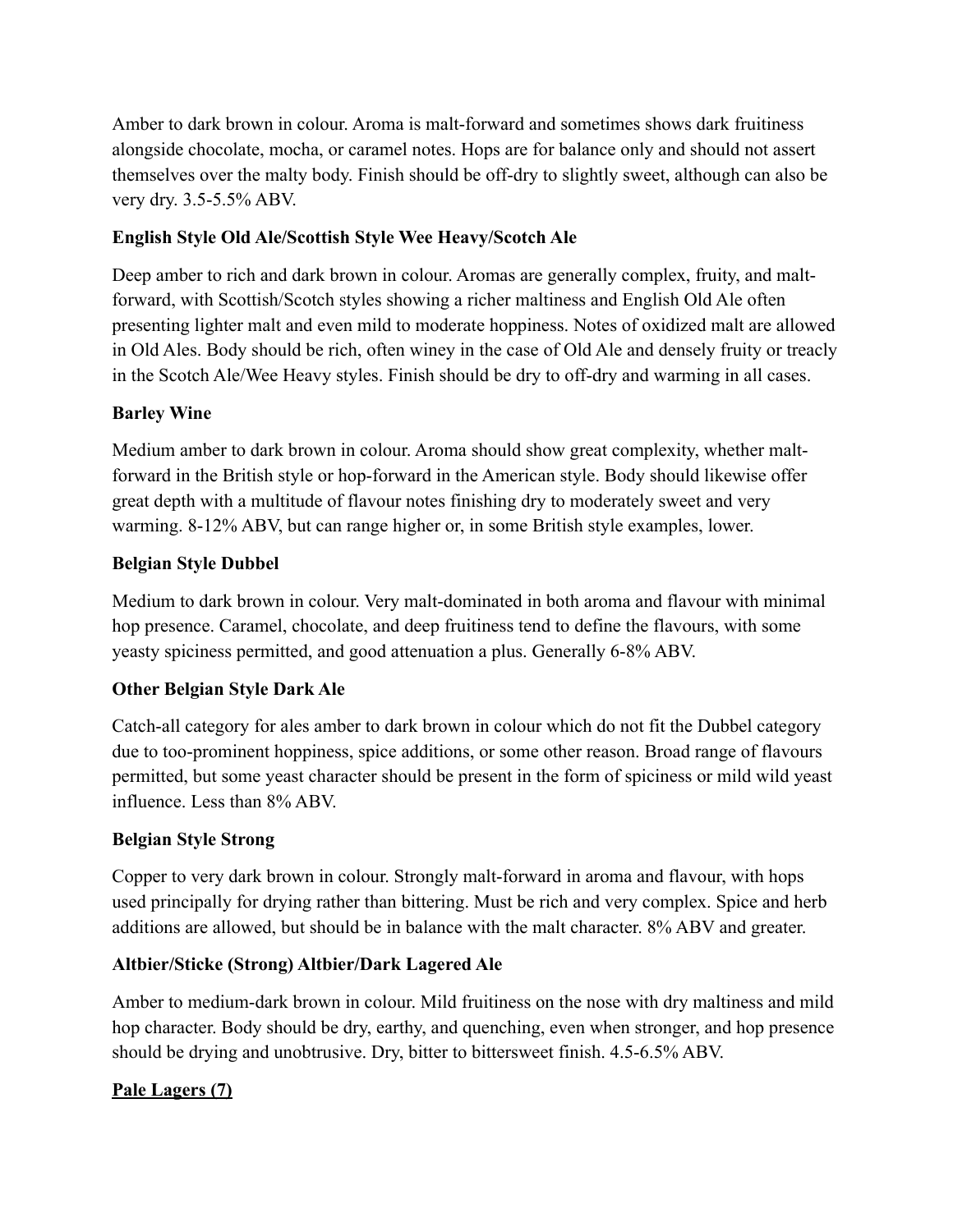## **Světlý Ležák/Czech Style Pale Lager**

Yellow to gold in colour. Aroma is floral or herbal with no esters. Medium bodied with firm maltiness accented by moderate hop bitterness, with low levels of diacetyl acceptable. While the malt can be slightly sweet, the finish should be dry, bitter, and lingering. 4-5,5% ABV.

## **German or Continental Style Pilsner**

Straw to light gold in colour. Moderately well-hopped, the aroma should have only a very low malt presence, with anything from faintly metallic to herbal or grassy hop notes. The body is light to medium weight with moderate to high hop bitterness from Old World varieties. Diacetyl is not acceptable. Finish is very dry. 4.5-5.5% ABV.

## **Dortmunder/Export Style Lager**

Light to deep gold. Rich, toasted malt aroma with mild to moderate hop presence. Body is defined by firm maltiness with light to moderate hop bitterness from Old World varieties. Finish is very dry to just off-dry. 5-6% ABV.

## **Helles/Münchner**

Light to medium gold in colour. Aroma should be equal parts malt and hop, with the latter notes coming from Old World varieties. Body has some malty sweetness, although without fruitiness, while the balancing hops should be equally drying and bittering and not overly so on either count. Finish should be dry to off-dry. 4.5%-5.5% ABV.

### **Adjunct-Driven or International Lager**

Straw to light gold in colour. Aroma is sweet and grainy, while the body should be light and without great complexity from either malt or hops. Bitterness should be low. 4.5-5.5% ABV.

### **Hoppy Pilsener**

Light to deep gold in colour. The body should be along the lines of a Světlý Ležák, German or Continental Pilsner, or Dortmunder, but with aggressive yet balanced hopping, employing either New or Old World varieties. Finish should be dry, bitter, and lingering. Generally 4.5-6.5% ABV, but can range beyond.

### **Light Lager (4.5% ABV or less)**

Light to medium gold in colour, this category includes any lager fermented to be light in alcohol. May be hoppy or not, but should show good balance between its flavours and modest strength. Below 4.1% ABV.

### **Amber to Dark Lagers (7)**

### **Oktoberfestbier/Märzen**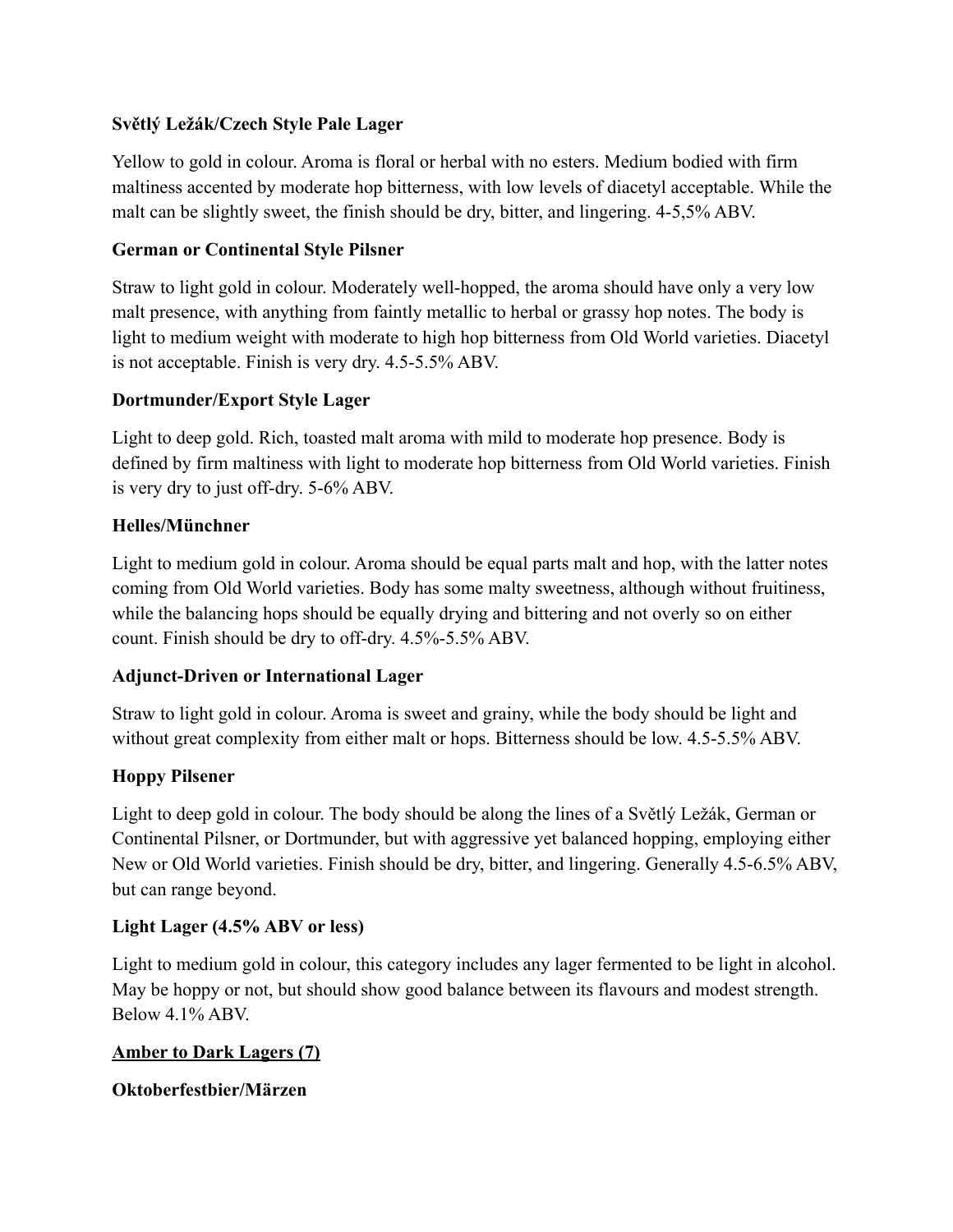Rich gold to amber in colour. Traditional Märzens will be darker with a toasty or sometimes earthy maltiness, while more modern interpretations, sometimes called Festbier or Oktoberfestbier, are lighter with a more honeyed malt character. Both are sweet but not cloying with mild bitterness. 5.5-6.5% ABV

# **Vienna Lager**

Copper to amber in colour. Rich malt aroma with some light toasted but no roasted character and low hop aroma. Flavour is toasted grain and dry caramel, with only mild to low bitterness, generally from Old World hops. Finish should be dry or off-dry. 4.5-6% ABV.

# **North American Amber Lager**

Light to deep amber in colour. Often but not necessarily adjunct-driven with a resulting graininess of aroma and flavour, although even if not should be light in body and mildly hopped, with only a slight caramelly or toffee-ish sweetness coming from the dark malts. 4.5-6% ABV

# **Bock (inc. Helles Bock)**

Category includes all styles of medium strength bocks, so colour ranges from pale gold to quite deep brown. Darker bocks will have toasted malt flavours with caramel or sometimes spicy accents, but should be neither roasty or fruity. Pale bocks can have more floral-sweet-honey maltiness. Neither should have strong hop character. Typically 6-7.5% ABV, but can be stronger, especially in the Helles/Maibock style.

# **Doppelbock**

Colour ranges from rich gold to deep brown. Aroma is defined by malt and alcohol, so should be sweet without being fruity, heady without being hot. Paler versions should have rich malt tempered by drying hop and alcohol notes, while darker versions should be the same but can include roasted, chocolate, or coffee flavours. Finish should be warming. Generally 7.5-12% ABV, but can range even higher still.

# **North American Style Dark Lager**

Light to deep brown in colour. Essentially a darker version of the North American Amber Lager with more of a toasted or roasted character coming from the malt. Tends to sweetness with only mild bitterness. 4.5-6% ABV.

# **Dunkel/Tmavý Ležák/Cerné Ležák/Schwarzbier/Black Lager**

Catch-all category for brown to black lager styles of mainly German and Czech origin. Hop character should be low to medium-low in both aroma and flavour, while malt aromas and flavours will vary according to the depth of colour. Sweetness should be minimal, though, and fruitiness should be negligible. Finish is dry to just off-dry. 4-6% ABV.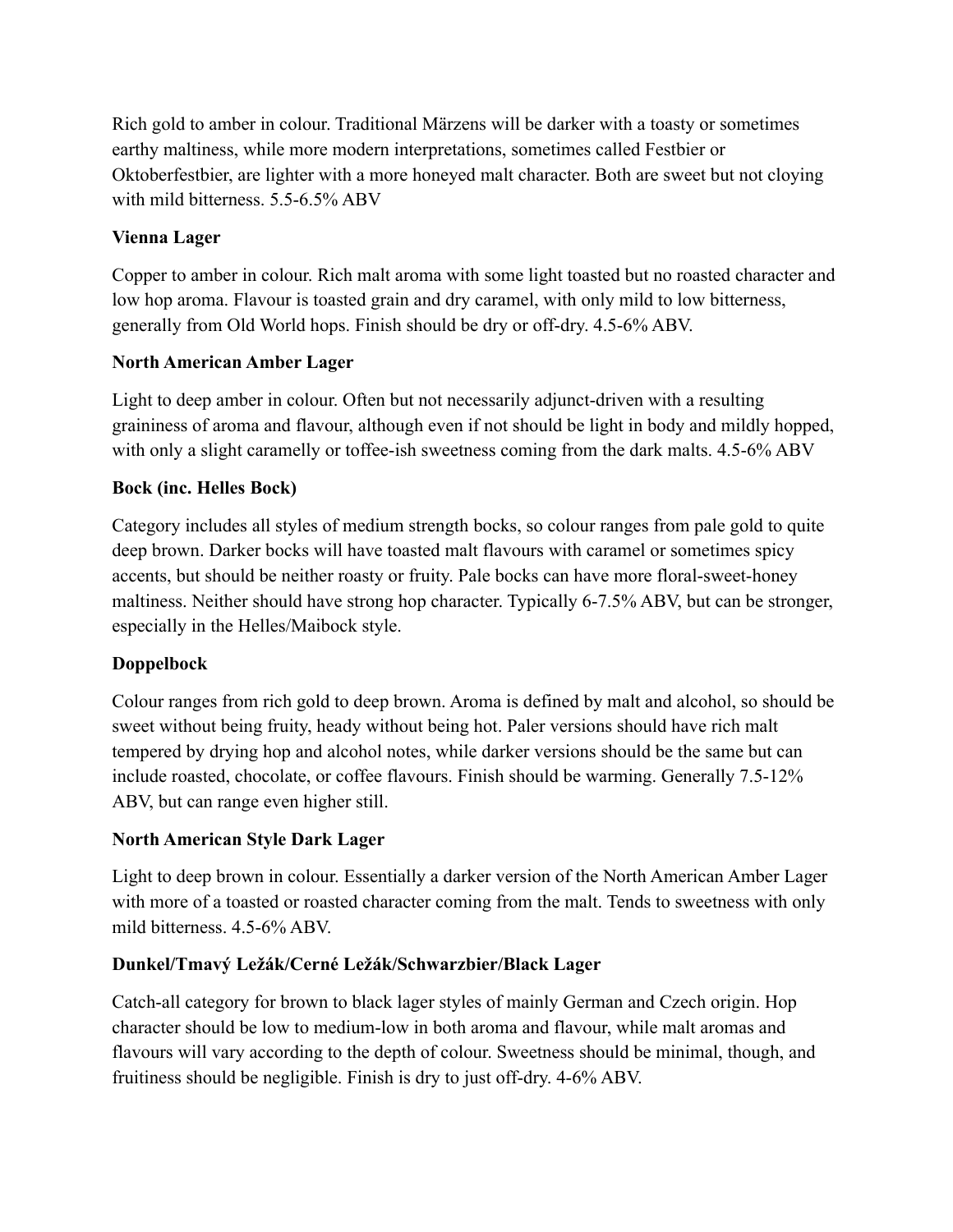### **Wheat Beers (6)**

### **Belgian Style Witbier/Bière Blanche**

Pale straw to light gold in colour. Nose should speak to orange and/or coriander, since these ingredients are traditional, with wheat or lemony notes also common. The body is light spicyfruity, often with peppery notes. Spices other than coriander seed and orange peel may be used, but their impact should not come at the expense of the traditional flavouring. Dry to just off-dry finish with lingering spiciness. 4%-5.5% ABV, although the category does allow for stronger versions.

### **German Style Hefeweizen/Kristalweizen**

Straw to amber in colour and may appear hazy (Hefe-) or clear (Kristal-). The aroma is typically of banana and/or clove, although peppery spice can also feature. Body is light to medium-light with ample carbonation and banana/clove/peppery notes. Some caramel may show in darker versions, although toasted or roasted flavours are inappropriate. Finish is dry to off-dry. 4.5-5.8% ABV.

### **German Style Dunkelweizen & other Dark Wheat Beers**

Amber to brown in colour. Similar to Hefeweizen, except with some darker malts used for a resulting caramel or toasted character, or even chocolate or mocha notes. Body should be fairly dry, though, as should be the finish. This category can also include dark versions of other wheat beer styles, identified as such. 4.5-5.9% ABV.

### **German Style Doppelweizenbock and other Strong Wheat Beers**

Generally copper to dark brown in colour, but can range even further. Clove and banana aromas and flavours, supplemented by spicy, chocolaty notes. Finish should be warming and lingering. Category also allows for strong versions of other wheat beer styles, identified as such. 6% ABV and higher.

#### **North American Style Wheat Beer**

Pale gold to amber in colour. Basically any sort of light and not-too-hoppy ale made lighter through the addition of wheat to the grist. Aroma should be fresh and may be lightly spicy or citrusy and flavour should follow suit. Finish can be dry to lightly sweet. 4.5-5.5% ABV.

#### **Hoppy Wheat Beer**

General category for beers sometimes known as Hopfenweissbiers, but can include hop-forward versions of any wheat beer category, in which case the base style should be specified. Colour and flavour ranges widely, but should feature hops prominently. 4.5% ABV and higher.

#### **Stout & Porter (6)**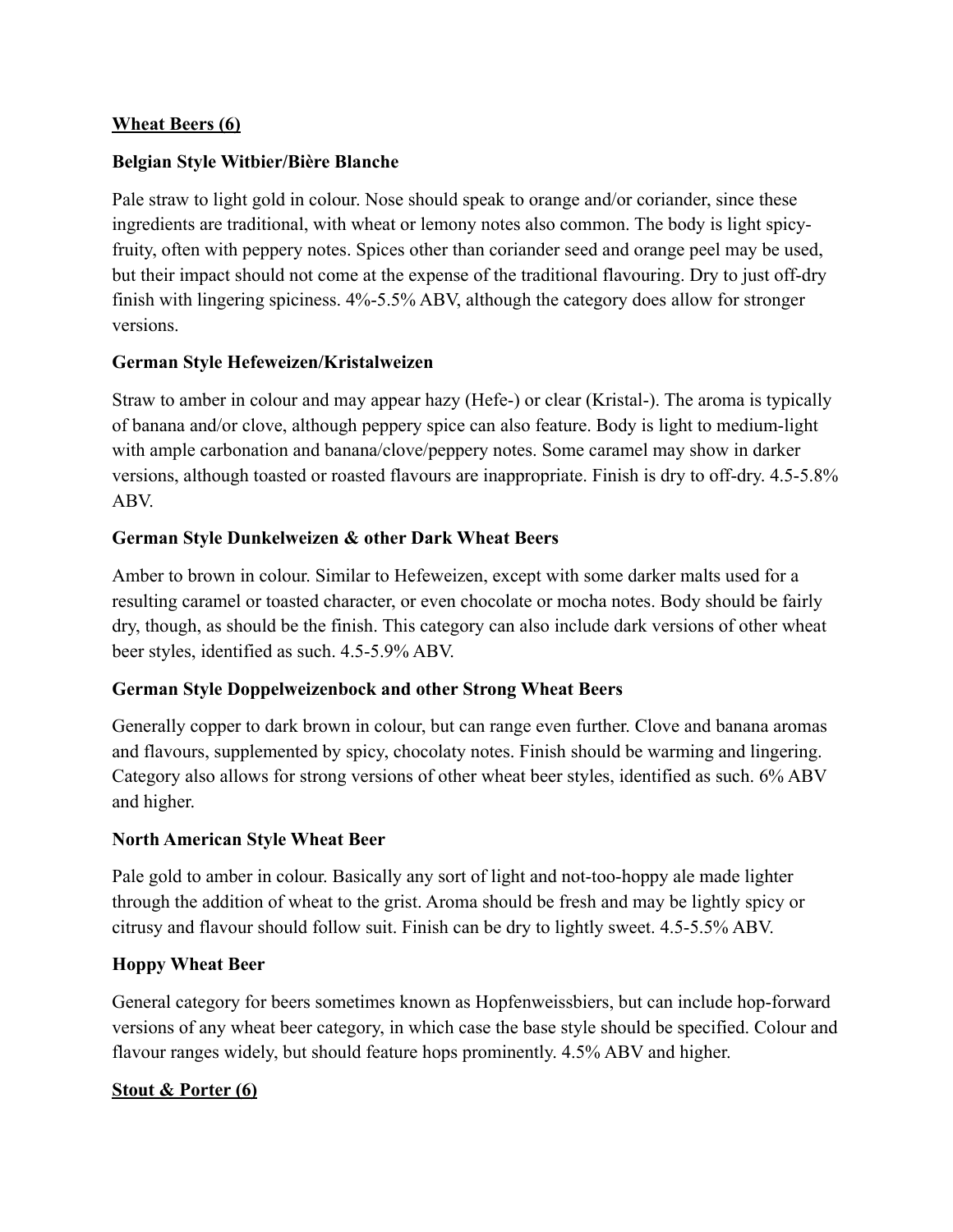## **Porter/Robust Porter**

Medium to very dark brown in colour. Aroma features chocolate, coffee, and/or mocha notes, with similar flavours in the body. Bitterness is balanced rather than dominant, and Robust examples can feature higher levels of alcohol, malt, and hops. 4-7% ABV

## **Strong/Baltic Porter**

Sweet and strong, typically lager-fermented version of Porter. Dark amber to deep brown or black in colour. Rich malty sweetness defines the aroma and flavour, with toffee, nutty, liquorice, and other accent notes. Fruitiness should be minimal or absent, and the finish may be sweet to off-dry. 6-9.5% ABV, but can range higher.

### **Stout**

Dark brown to black in colour. Dry, roasted malt dominates the aroma and flavour, although some sweetness in the body is found in some examples. Hop bitterness can be assertive, but is most often kept low, with chocolate, coffee, and anise among the most common flavour notes. Finish should be dry. Oyster stouts should be identified as such and can show creamy or saline qualities. 4-5.5% ABV.

### **Sweet/Cream/Milk Stout**

Dark brown to black in colour. Generally sweetened with lactose, although not necessarily so. Aroma is sweet and often chocolaty, with low to no hop aroma influence. Creamy chocolate or mocha often appears in the flavour, and the finish should dry out at least somewhat. Sweet espresso notes may also feature. 3.2-5% ABV.

# **Oatmeal Stout**

Dark brown to black in colour. The addition of oats to the grist gives the beer a creamy mouthfeel and slight perception of sweetness. Bitterness should be low to moderate. 4.5-5.5% ABV.

# **Imperial Stout**

Black in colour. Rich and potent take on the stout style. Hops can be balancing or assertive. Mouthfeel can be rich and round or sharp and oily. Flavour should be complex with notes derived from malt and hops and while mild to moderate sweetness is allowed, it is not necessarily expected. Finish should be dry to off-dry and warming. (Barrel-aged versions should be entered in the Specialty & Flavoured: Wood Influenced category.) 6.5% ABV and up.

# **Wild & Mixed Fermentation Beers (6)**

**Gose (Flavoured & Unflavoured)**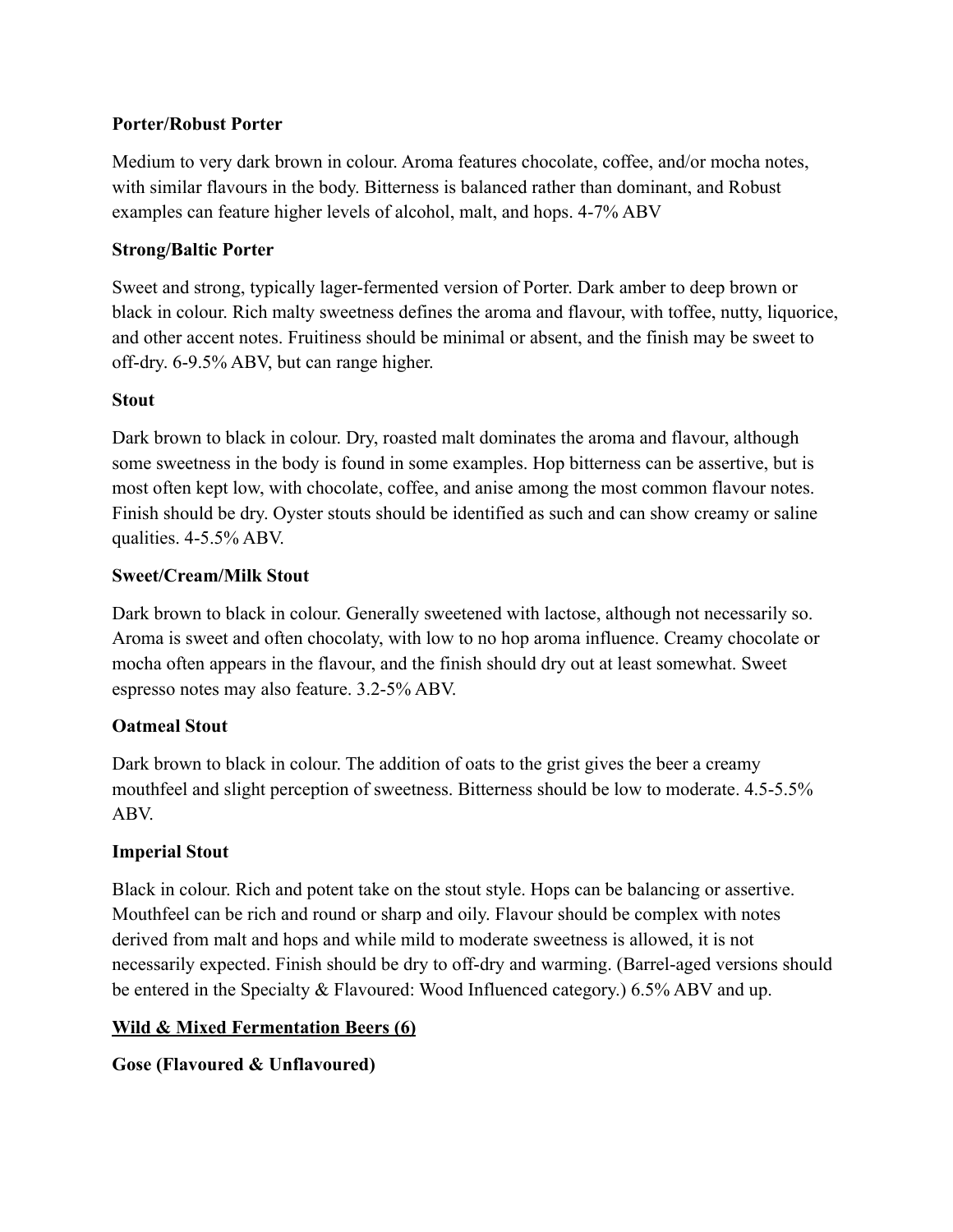Yellow to medium gold in colour, or the colour of the fruit used to flavour it. Tangy and often citrusy aroma, sometimes slightly spicy or fruity. Salt and coriander are traditional ingredients and may be apparent at low levels. Light, tangy palate, although aggressive sourness should not be present. Finish is dry. 3.5-5% ABV

# **Sour/Wild Ale (Flavoured, Unflavoured & Dry-Hopped)**

Catch-all category for traditionally and kettle soured ales that do not it in other categories. If flavoured, flavouring should be identified. Wide range of aromas and flavours, but acetic acid, if present at all, should be in only infinitesimally small amounts. Strength varies widely, but generally falls within 3.5-7% ABV.

# **Wild or Mixed Fermentation Beer with Fruit**

Traditionally and kettle soured fruit beers of the styles often referred to as Kriek, Framboise, and so on. Fruitiness should be evident in aroma and flavour. Body should be tart and dry, with extremely little or no acetic acid present. Generally 4-8% ABV.

## **Berliner Weisse (Flavoured & Unflavoured)**

Straw to light gold in colour. Tart and refreshing wheat beers low in bitterness and alcohol, and typically high in carbonation. Fruit, if present, should be in evidence. Funky or horsey aroma notes are permitted, but should be in balance with the character of the beer. 2.8-5% ABV

# **Flemish Style Red/Old Brown (Oud Bruit) Ale**

Amber-red to deep brown in colour. Aroma should be tart with fruitiness derived from fermentation, as fruit additions are not appropriate in this style. Lactic tanginess is expected in the flavour, although acetic sourness should be minimal. Some oaky notes are allowable in barrel-conditioned or wood-aged versions, but should not dominate. Finish must be dry. 4.5-7% ABV

# **Spontaneously Fermented Beer (Straight or Blended)**

Known in their home country of Belgium as Lambic and Gueuze beers. Straw to medium gold in colour. Should be winey in aroma and flavour with mild to moderate tartness and a high degree of flavour complexity. Acetic acid is not appropriate. 4.5-7.5% ABV.

### **Low Alcohol or Alcohol-Free Beer (2% ABV or lower) (5)**

### **Low or No-Alcohol Ale**

Ales of any style with less than 2.1% ABV.

### **Low or No-Alcohol Lager**

Lagers of any style with less than 2.1% ABV.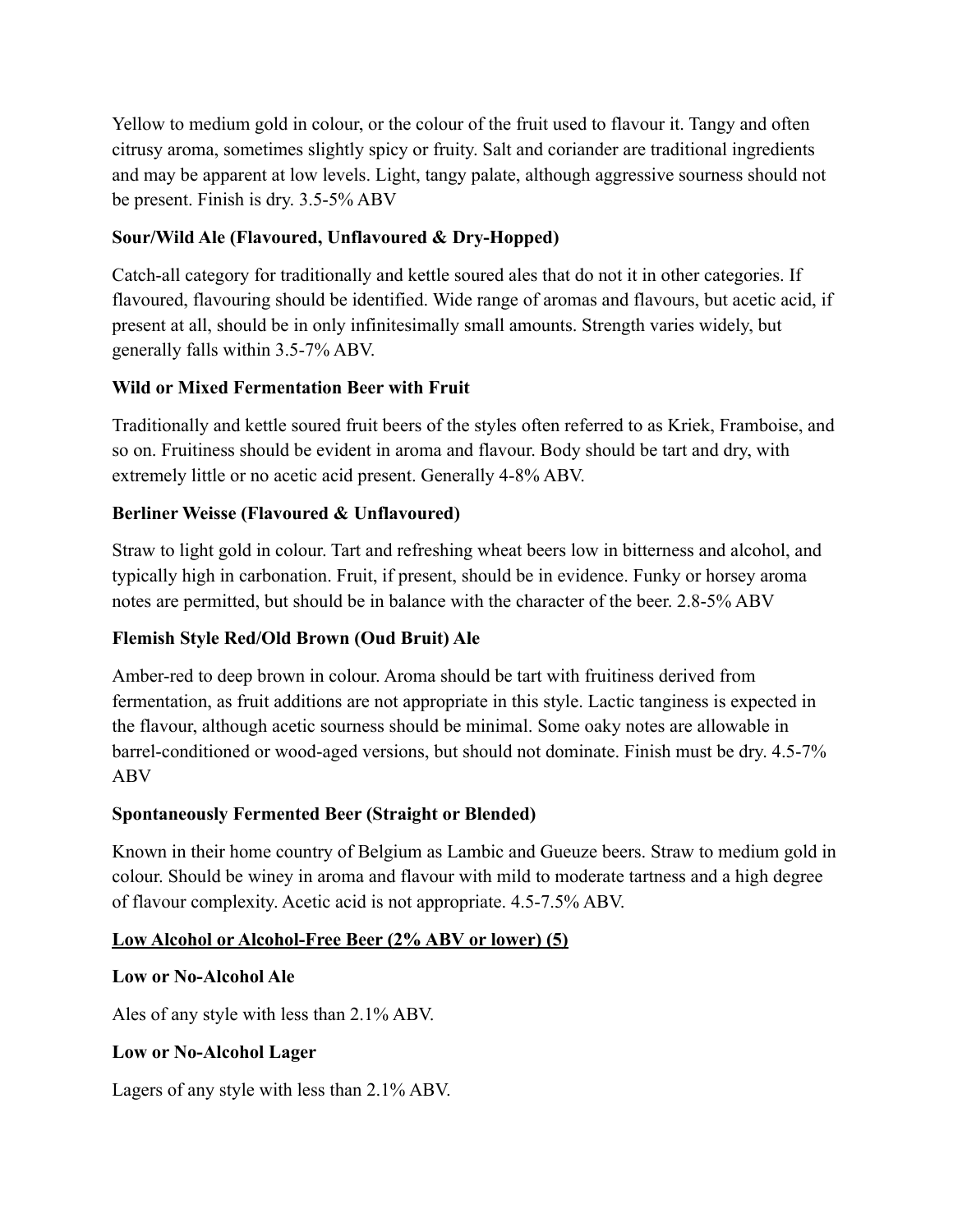## **Low or No-Alcohol Hoppy Ale or Lager**

Hop-forward beers of any style with less than 2.1% ABV. Category includes IPAs.

## **Low or No-Alcohol Wheat Beer**

Wheat beers of any style with less than 2.1% ABV. Category includes flavoured wheat beers.

## **Low or No-Alcohol Porter or Stout**

Porters or Stouts of any style with less than 2.1% ABV.

## **Specialty & Flavoured (8)**

### **Gluten-Free**

Any beer in any style that contains less than 20 parts per million of gluten and is fermented at least in part from cereal grain. Colours, aromas, flavours, and strength should be appropriate to the style declared.

## **Heritage Beers**

Catch-all category for historical beer styles that have recently been revived. May include Grodziskie, a light and lightly smoky wheat beer; Lichtenhainer, a lightly tart and lightly smoky beer that may or may not include wheat in the grist; and Pre-Prohibition Lager, a clean and bitter pale lager often featuring flavours of adjunct. Colour and strength should be appropriate to the style and the style must be identified and, if not one of the above, explained.

# **Experimental**

Any beer that is the result of an experiment and does not fit within any other category. Submissions must be accompanied by an explanation as to why the beer is experimental.

# **Chocolate/Coffee/Maple/Honey**

Any beer flavoured at some point during the brewing and fermenting process with chocolate, coffee, maple (in any form), or honey. Aroma and flavour are determined by the style chosen and the ingredient used, but should present the flavouring in harmony with the other ingredients. Colour and ABV ranges widely.

# **Fruit & Vegetable**

Any beer flavoured at some point during the brewing and fermenting process with fruit or vegetables, other than ones clearly identified in other judged categories. Aroma and flavour are determined by the style chosen and the ingredient or ingredients used, but should present the flavouring in harmony with the other ingredients. Colour and ABV ranges widely.

# **Herb & Spice**